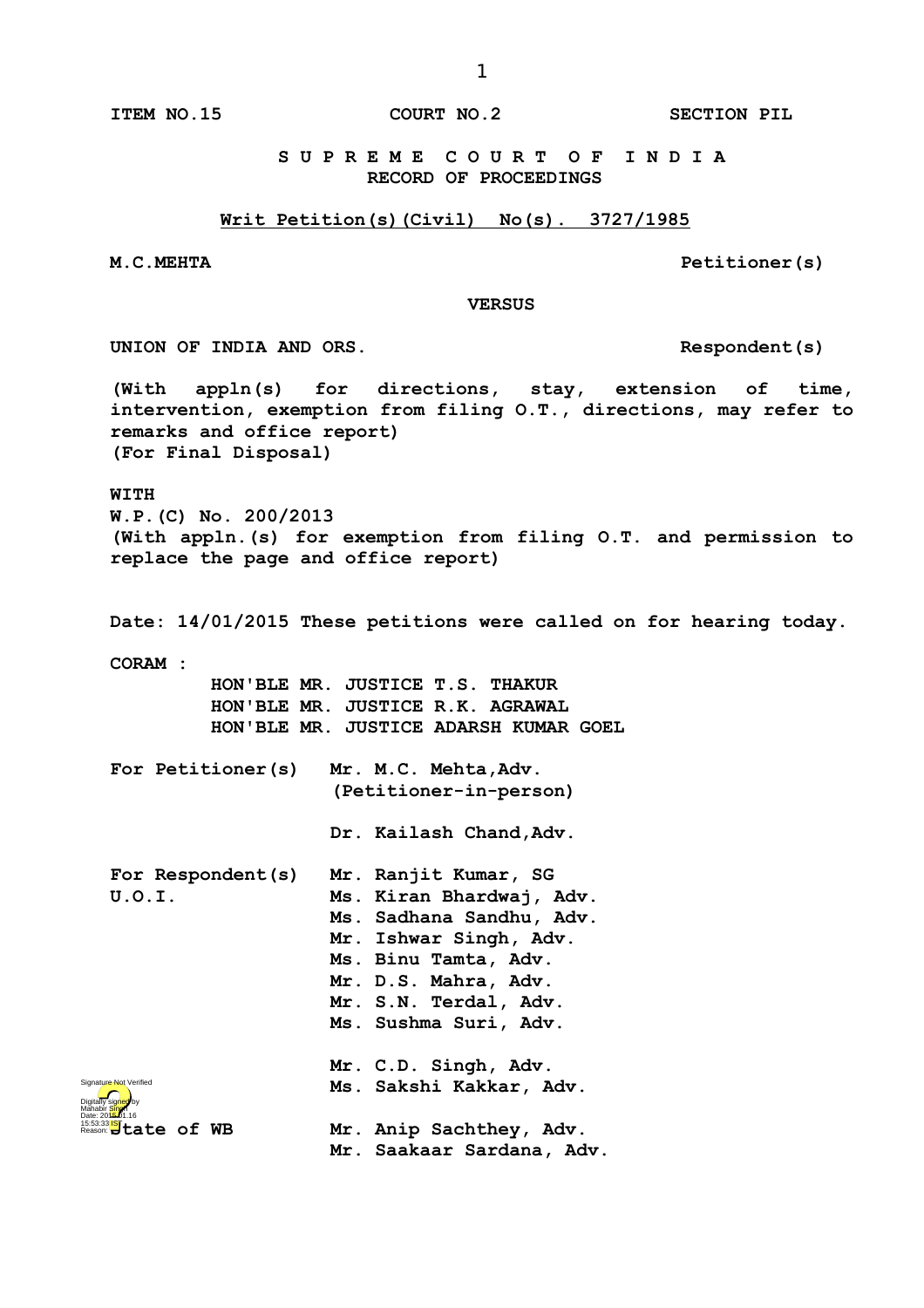**Stateof Uttarakhand Mr. Mukesh Giri, AAG Ms. Alka Sinha, Adv. Mr. Pradeep Misra, Adv. Mr. Suraj Singh, Adv. State of Rajasthan Mr. S.S. Shamshery, AAG Mr. Amit Sharma, Adv. Mr. Sandeep Singh, Adv. State of Jharkhand Mr. Mohd. Waquas, Adv. Mr. Tapesh Kumar Singh, Adv. State of UP Mr. Upendra Mishra, Adv. Mr. Vinay Garg, Adv. Mr. Tanmay Aggarwal, Adv. Mr. Vijay Panjwani, Adv. Ms. Madhur Panjwani,Adv. Mr. Gopal Singh,Adv. Mr. Chandan Kumar, Adv. Ms. Rashmi Shrivastava, Adv. Mr. J.M. Khanna, Adv. Ms. Shefali Khanna Sethi, Adv. Mr. S. Ramesh, Adv. Mr. S. D. Goswami,Adv. Ms. A. Subhashini,Adv. Mr. Sri Narain Mathur,Adv. Mr. E. C. Agrawala,Adv. Mr. S. K. Verma,Adv. Mr. Anil K. Jha,Adv. Mr. Parijat Sinha,Adv. Mr. Arvind Minocha,Adv. Mr. Vinoo Bhagat,Adv. Mr. S. K. Dhingra,Adv. Mr. Praveen Kumar,Adv. Mr. S. R. Setia,Adv.**

2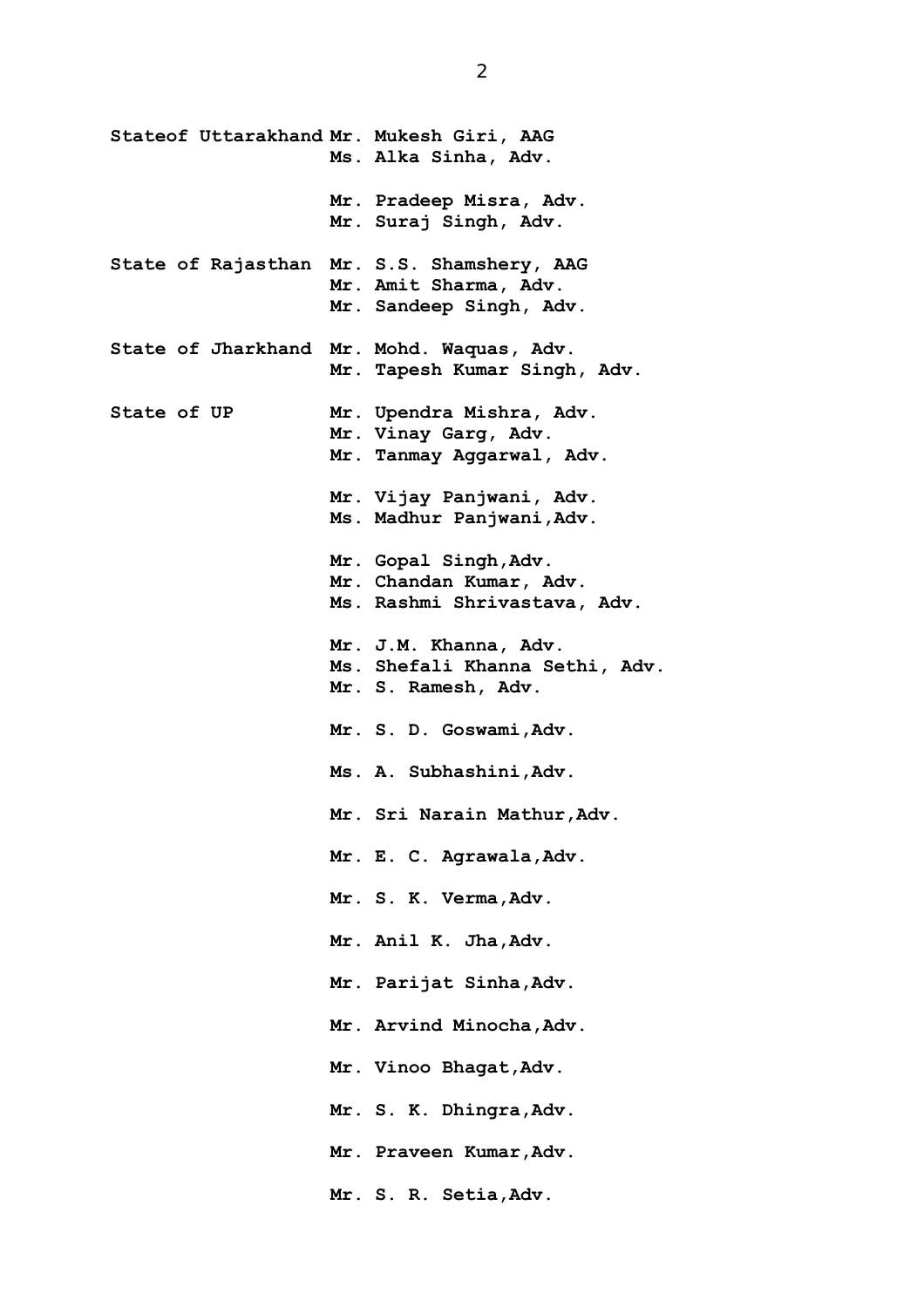- **Mr. Probir Mitra,Adv.**
- **M/s Manoj Swarup & Co.,Adv.**
- **Mr. K. C. Dua,Adv.**
- **Mrs M. Qamaruddin,Adv.**
- **Mr. S. L. Aneja,Adv.**
- **Mr. A. K. Gupta,Adv.**
- **M/s Saharya & Co.,Adv.**
- **Mr. Shrish Kumar Misra,Adv.**
- **Mr. Surya Kant,Adv.**
- **Mr. S. P. Sharma,Adv.**
- **Mr. Bharat Sangal,Adv.**
- **Mr. L. K. Pandey,Adv.**
- **Mr. K. R. Sasiprabhu,Adv.**
- **Mr. G. S. Chatterjee,Adv.**
- **Mr. H. K. Puri,Adv.**
- **Ms. Madhu Sikri,Adv.**
- **Mr. Devendra Singh,Adv.**
- **Mr. S. K. Sinha,Adv.**
- **M/s Fox Mandal & Co.,Adv.**
- **Mr. M. T. George,Adv.**
- **Mr. P. P. Singh,Adv.**
- **Mrs Sarla Chandra,Adv.**
- **Mr. Irshad Ahmad,Adv.**
- **Mr. M. C. Dhingra,Adv.**
- **Mr. P. K. Jain,Adv.**
- **Mr. M. G. Ramachandran,Adv.**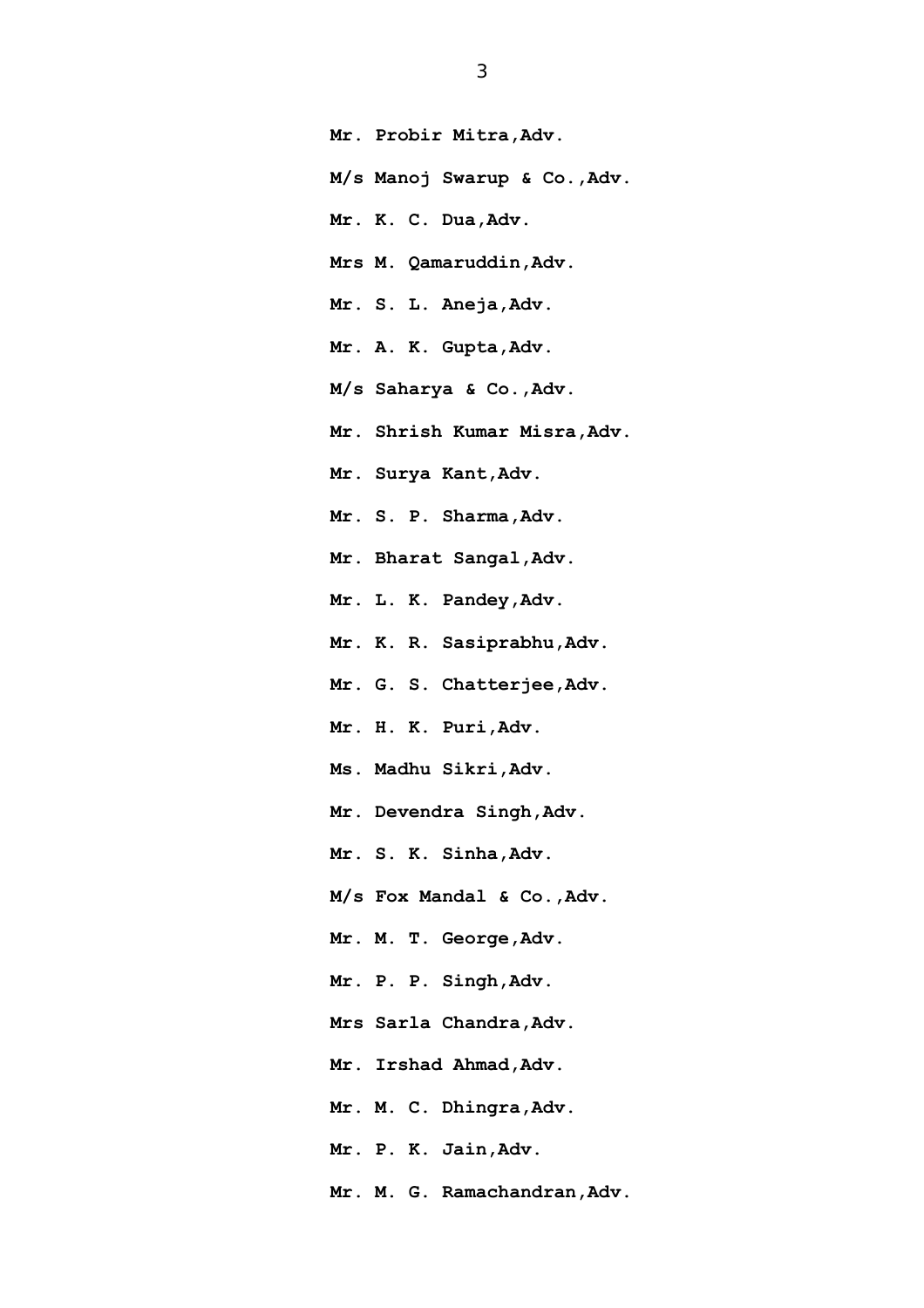**Ms. Bina Gupta,Adv. Mr. R. K. Bhatt,Adv. Ms. Mridula Ray Bharadwaj,Adv. Ms. Renuka Jumrani,Adv. Ms. Indra Sawhney,Adv. Mr. S. C. Patel,Adv. Ms. Kamini Jaiswal,Adv. M/s Mitter & Mitter Co.,Adv. Mr. P. K. Chakravarty,Adv. Mr. S. P. Singh,Adv. Ms. Geetanjali Mohan,Adv. Ms. Laxmi Arvind,Adv. Ms. J. S. Wad,Adv. Mrs. Urmila Sirur,Adv. Mr. Sudhir Kumar Gupta,Adv. Mr. Ashok Kumar Sil,Adv. Ms. S. Janani,Adv. Mr. C. S. Srinivasa Rao,Adv. Mr. Lakshmi Raman Singh,Adv. Ms. Rekha Pandey,Adv. Mr. Sudhir Kulshreshtha,Adv. Mr. Sushil Kumar Jain,Adv. Mr. Aruneshwar Gupta,Adv. Mr. Arun K. Sinha,Adv. Mr. T. N. Singh,Adv. Mr. R. P. Gupta,Adv. Ms. Madhu Moolchandani,Adv.**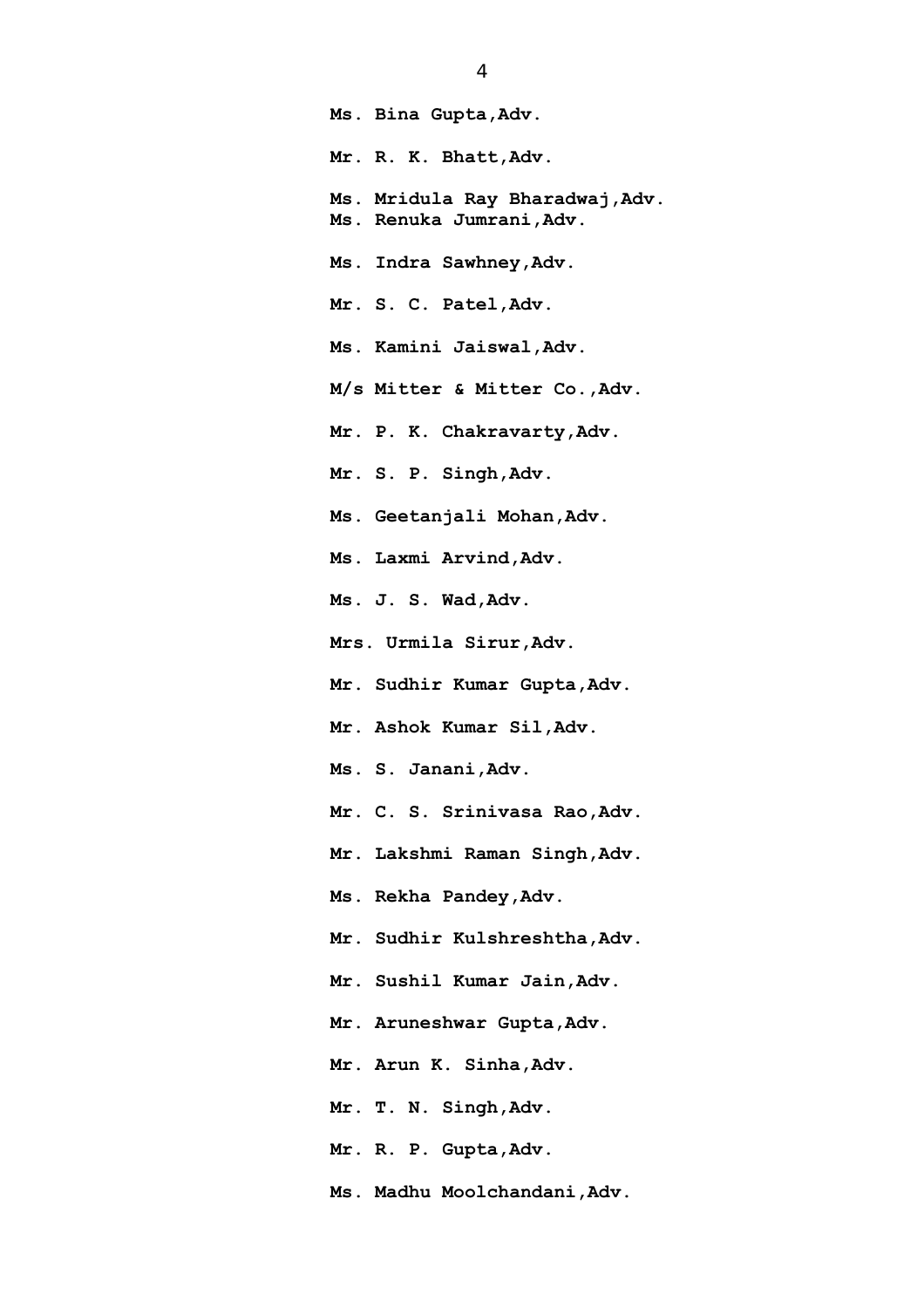**Mr. Arun Aggarwal,Adv. Mr. Debasis Misra,Adv. Mr. Amlan Kumar Ghosh,Adv. Mr. K. K. Gupta,Adv. Mr. K. K. Mohan,Adv. Mr. Anil Kumar Jha,Adv. Mr. D. N. Goburdhan,Adv. Mr. Shibashish Misra,Adv. Mr. S. Chandra Shekhar,Adv. Mr. Gunnam Venkateswara Rao,Adv. Mr. Dharam Bir Raj Vohra,Adv. Mr. Rajesh Srivastava,Adv. Mr. Abhijit Sengupta,Adv. Mr. Sunil Fernandes,Adv.**

**UPON hearing the counsel the Court made the following O R D E R**

**Heard.**

**In terms of our order dated 3rd September, 2014, respondent no.1-U.O.I. has filed an additional affidavit on 22nd September, 2014 inter alia setting out the status of projects under National Ganga River Basin Authority (NGRBA). A perusal of Annexure 'A" to the said Affidavit reveals that out of a total of 70 projects spread over five Ganga basin States, 31 STP projects were on-going, 15 were at the bidding stage and 23 already stood completed as in August 2014. Out of those that were on-going, 14 were in the State of Uttarakhand, 7 in Uttar Pradesh, 5 in Bihar and the remaining 5 in West Bengal. Similarly out of 15 projects**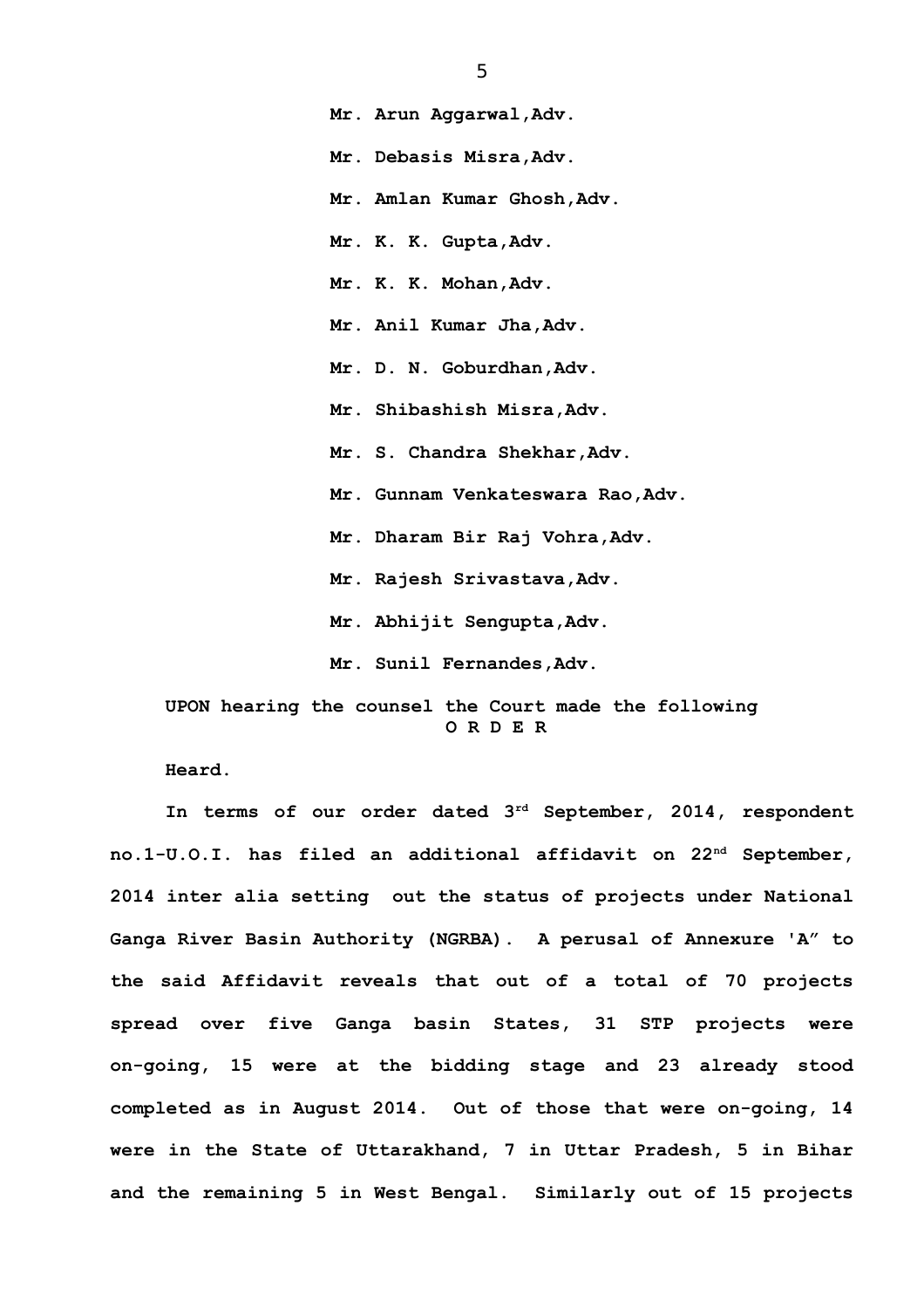**at the bidding stage, one was in the State of Uttarakhand, 6 in Uttar Pradesh, 5 in Bihar, 1 in Jharkhand and 2 in West Bengal. Mr. Ranjit Kumar, learned Solicitor General, submits that while the on-going projects may not have been completed because of the short time gap since the previous order, the project which were at the bidding stage may have already progressed to the stage of allotment. He was however unable to state how many of the bidding stage projects have already been allotted in the States concerned. He may therefore file an affidavit indicating the present status of 31 on-going projects in the States, mentioned above, as also the status of the 15 projects that were at the bidding stage in August 2014. In case the projects that were at the bidding stage in August 2014 have not been already allotted, the reason for the delay in allotment shall also be indicated. The affidavit may also indicate the time-frame within which the on-going projects in the States, mentioned above, will take to complete and impediments, if any, in the timely completion thereof.** 

**Mr. Kumar submits that apart from 70 STP projects referred to above, government have also referred the matter to a consortium of IITs to formulate a basin management plan for cleaning the river and for its rejuvenation. He submits that IIT Consortium has not so far submitted its report and is likely to do so shortly. In case the needful has been done by the consortium, a copy of the recommendations made by it shall also be filed along with the affidavit.** 

**Mr. M.C. Mehta, learned counsel appearing in-person, at this stage submits that although vide order dated 3rd September, 2014**

6